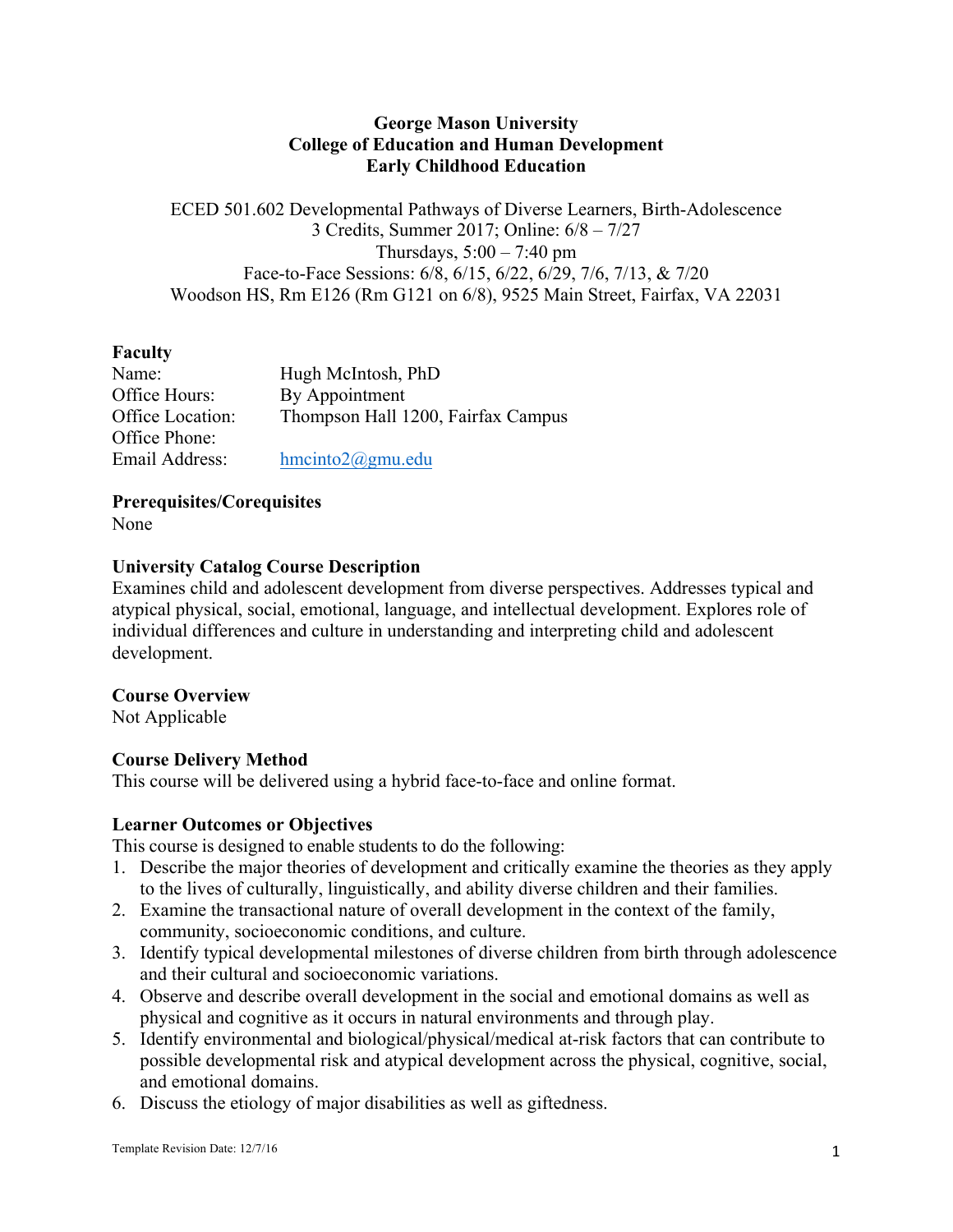- 7. Select culturally and linguistically appropriate resources to use with diverse families and their children.
- 8. Identify culturally and linguistically responsive professional practices that facilitate development in the physical, cognitive, social, and emotional domains.
- 9. Explain the effects of child abuse and neglect on development.

### **Professional Standards (Council of Exceptional Children and National Association for the Education of Young Children)**

Upon completion of this course, students will have met the following professional standards:

### **CEC Standard Elements**

*CEC 1.1 Beginning special education professionals understand how language, culture, and family background influence the learning of individuals with exceptionalities.*

#### **NAEYC Standard Elements**

*NAEYC 1a Knowing and understanding young children's characteristics and needs. NAEYC 1b Knowing and understanding the multiple influences on development and learning.*

## **Required Texts**

American Psychological Association. (2010). *Publication manual of the American Psychological*   $$ 

Lightfoot, C., Cole, M., & Cole. S. (2013). *The development of children*  $(7<sup>th</sup>$ ed.). New York, NY: Worth.

This course also requires reading published journal articles on human development. Example journals include the following: *Early Education and Development*, *Child Development*, and *Human Development*. These and other journals are available on the Mason library website.

#### **Course Performance Evaluation**

Students are expected to submit all assignments on time in the manner outlined by the instructor (e.g., Blackboard, Tk20, hard copy).

| <b>Assignments</b>                                         | <b>Points</b> |
|------------------------------------------------------------|---------------|
| Attendance and Participation                               | 15            |
| Journal Entries (4 points each)                            | 20            |
| Journal Article Review                                     |               |
| Case Studies Analysis Paper                                |               |
| Infant/Toddler                                             | 20            |
| Preschool                                                  | 20            |
| Early Elementary                                           | 20            |
| Full Case Studies Analysis uploaded to Tk20 on Bb          |               |
| A penalty of about 5% may be assessed for late submissions |               |
| <b>TOTAL</b>                                               | 100           |

### • **Grading**

 $A = 95-100$   $A = 90-94$   $B = 87-89$   $B = 83-86$   $B = 80-82$   $C = 70-79$   $F = 70$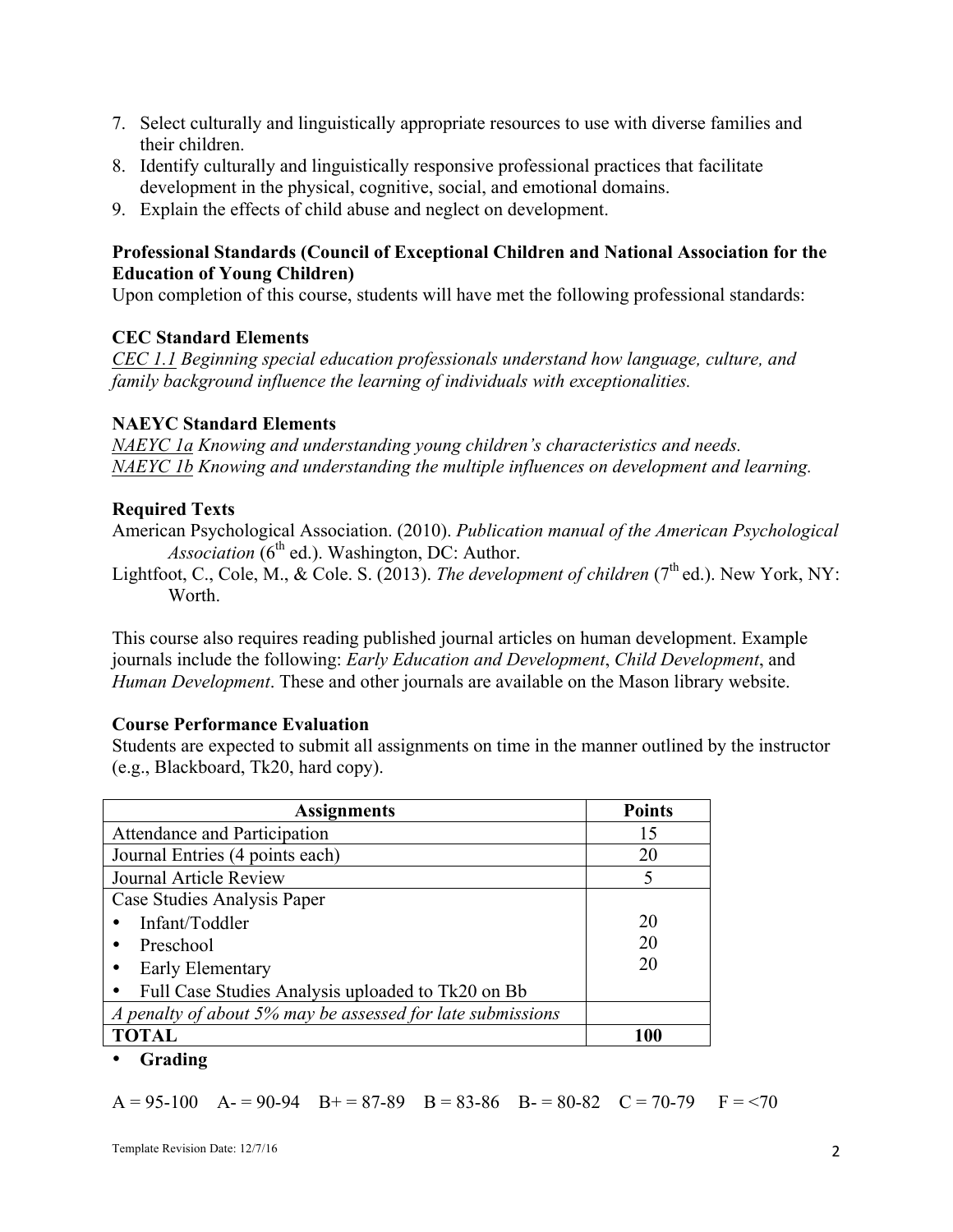All CEHD undergraduate and graduate students are held to the university grading policies as described in the Academic Policies section of the current catalog, which can be accessed at http://catalog.gmu.edu. Those students enrolled in a CEHD Licensure Graduate Certificate program, however, must earn a B- or better in all licensure coursework. A degree-seeking graduate student will be dismissed after accumulating grades of F in two courses or 9 credits of unsatisfactory grades (C or F) in graduate courses. A 3.0 grade point average is required for completion of the graduate degree.

### • **Assignments and/or Examinations**

### **Journal Entries (20 points)**

Students are responsible for writing five journal entries during the course. The purpose of the entries is to encourage students to reflect critically and share ideas and insights gained from the assigned readings, making connections to their own experience, to their teaching experience, and to previous class presentations and discussions. Students may choose any one topic from the readings for the age level currently being studied. Journal entries should be deeply reflective about the topic, considering multiple perspectives including your own personal perspective (cite and references sources). Journal entries should be more than one page long but no longer than two pages, double-spaced. Submit by class time on the due date and bring a copy to class.

### **Journal Article Review (5 points)**

Students will read and review a *peer-reviewed, empirical-research journal article published in the past decade.* The article should (a) address development or learning in infancy, early childhood, middle childhood, or adolescence and (b) should focus on children or adolescents with diverse cultural, linguistic, or economic backgrounds or on children with disabilities. The article needs to be approved by instructor before review takes place.

Students will do the following:

- Provide a summary of the content in the article, focusing especially on why the study was undertaken and what was found or learned;
- Specify how the content in the article is consistent or inconsistent with the information presented in their course text; and
- Specify how it adds to their knowledge base on development and learning.

The review should be about two pages (but no more than three pages) in length plus title and reference pages.

### **Understanding and Integrating Developmental Pathways Case Studies Analysis (60 points)**

This is Key Assessment 2 Content Knowledge that shows evidence of meeting CEC and NAEYC Standards. Students will submit the case studies analysis in three parts: (a) infant/toddler, (b) preschool, and (c) early elementary. Students will consolidate the three case study analyses into one document and will submit the consolidated document to Tk20 through Blackboard. Final course grades will not be released until the consolidated document is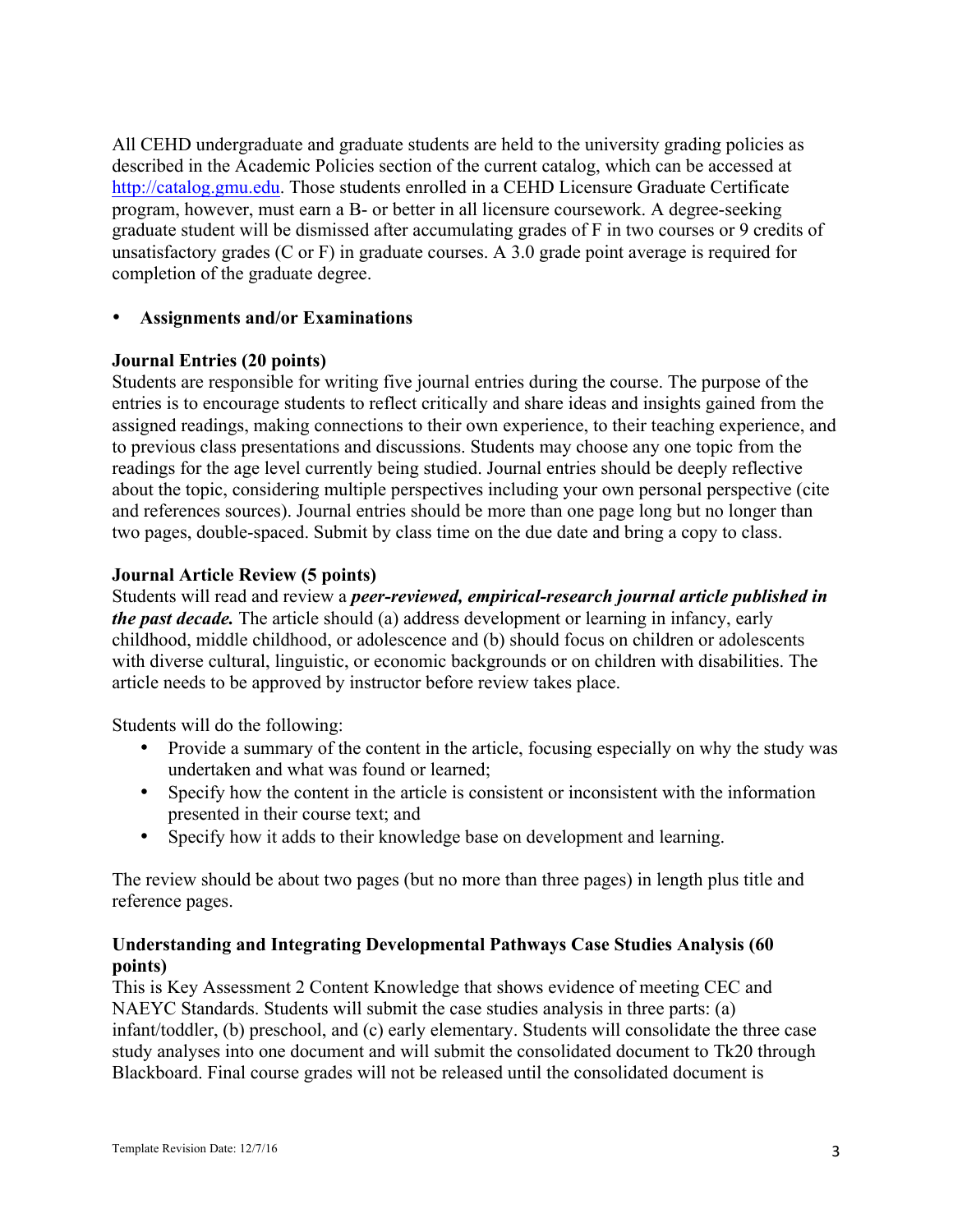uploaded. The assessment description and scoring rubric are attached. Each case study analysis is worth 20 points.

## • **Other Requirements**

## **Attendance and Participation (15 points)**

Because active participation and engagement are imperative for optimal learning, preparation for and participation in in-class activities will be evaluated based on the following criteria:

- Students attend class, arrive on time, and stay for the entire class period.
- Students complete readings and prepare for class activities prior to class as evidenced by their ability to discuss and write about the concepts presented and examined in the texts as well as participate fully in related activities.
- Students are actively involved in in-class and online learning experiences as evidenced by (1) participating in all activities, (2) engaging in small- and large-group discussions, (3) completing written work related to the activities, and (4) supporting the participation and learning of classmates.
- Students show evidence of critical reflective thinking through in-class and online discussions, activities, and written reflections.

### **Written Assignments**

All formal written assignments will be evaluated for content and presentation. The American Psychological Association, Sixth Edition (APA) style will be followed for all written work. All written work unless otherwise noted must be completed on a word processor and should be proofread carefully. (Use spell check!) If students are not confident of their own ability to catch errors, they should have another person proofread their work. When in doubt, they should check the APA manual. Portions of the APA manual appear at the Style Manuals link on the Mason library web at http://infoguides.gmu.edu/content.php?pid=39979. Students may consult the Writing Center for additional writing support.

Students will do the following:

- 1. Present ideas in a clear, concise, and organized manner. (Avoid wordiness and redundancy.)
- 2. Develop points coherently, definitively, and thoroughly.
- 3. Refer to appropriate authorities, studies, and examples to document where appropriate. (Avoid meaningless generalizations, unwarranted assumptions, and unsupported opinions.)
- 4. Use correct capitalization, punctuation, spelling, and grammar.

Type the paper with double spacing, indented paragraphs, 1-inch margins all around, and 12 point Times New Roman font.

### **Professional Dispositions**

Students are expected to exhibit professional behaviors and dispositions at all times.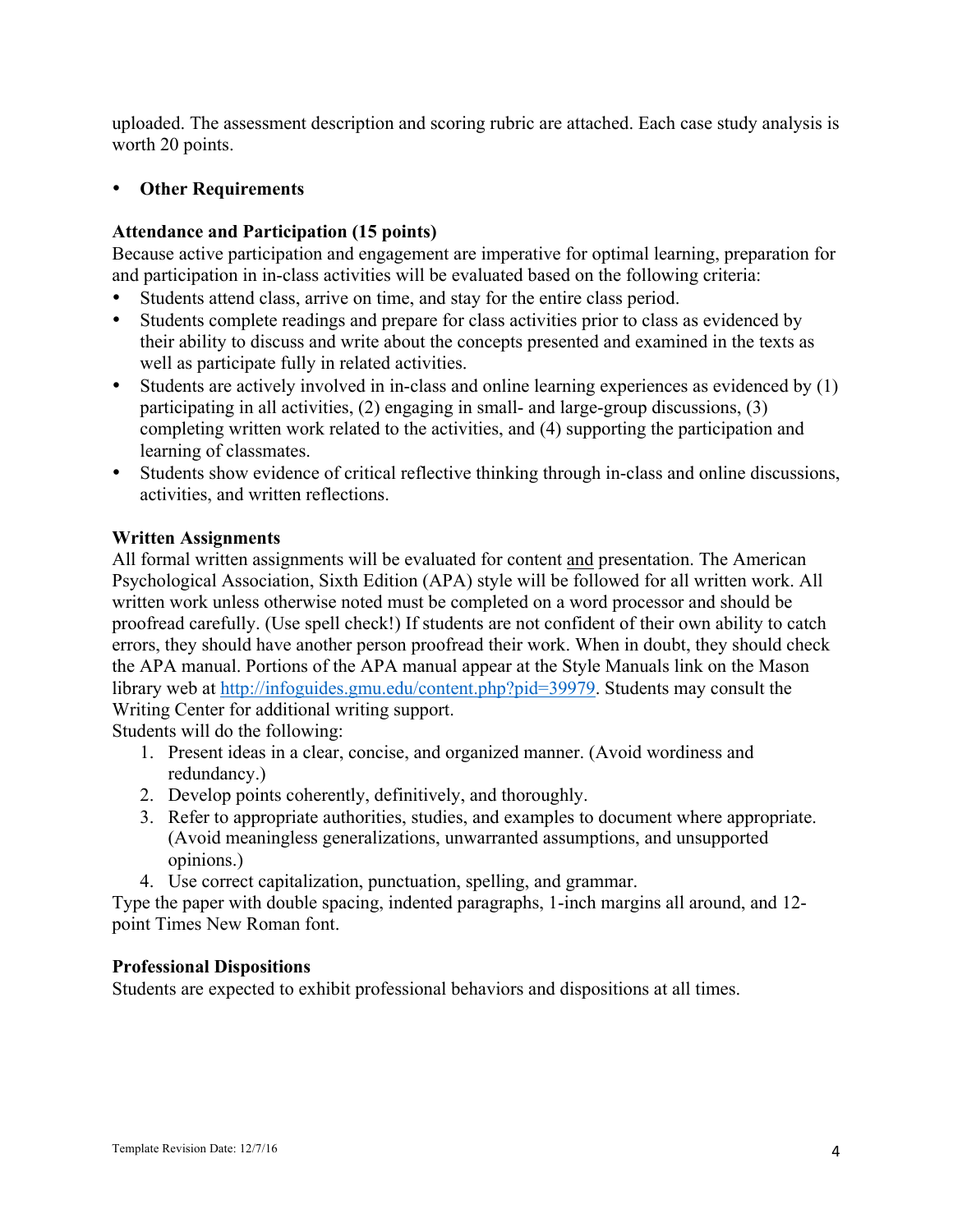# **Class Schedule**

| <b>Session</b> | <b>Topic</b>                        | <b>Assignments Due</b>                       |
|----------------|-------------------------------------|----------------------------------------------|
| #1: Jun. $8$   | The study of human development      | Have read Chapters 1-2                       |
|                | Theories of development             |                                              |
|                | <b>Biocultural foundations</b>      |                                              |
| #2: Jun. $15$  | Prenatal development and birth      | Have read Chapters 3-5                       |
|                | The first 3 months                  | Journal entry #1: Prenatal                   |
|                | Infancy:                            | <b>Journal article: Post to BB</b>           |
|                | • Physical & cognitive development  |                                              |
| #3: Jun. 22    | Infancy:                            | Have read Chapters 6, 10                     |
|                | • Social and Emotional              | Journal entry #2: Infancy                    |
|                | Development                         | <b>Review of journal article: Post to BB</b> |
|                | Contexts of development             |                                              |
| #4: Jun. 29    | Language Acquisition                | Have read Chapters 7-8                       |
|                | Early Childhood:                    | <b>CSA-1: Infant/toddler: Post to BB</b>     |
|                | • Physical & cognitive development  |                                              |
| #5: Jul. $6$   | Early Childhood:                    | Have read Chapters 9, 11                     |
|                | • Social & emotional development    | Journal entry #3: Early childhood            |
|                | Middle childhood:                   |                                              |
|                | • Physical & Cognitive development  |                                              |
| #6: Jul. 13    | School as a Context for Development | Have read Chapters 12-13                     |
|                | Middle Childhood:                   | Journal entry #4: Middle childhood           |
|                | • Social & Emotional Development    | <b>CSA-2: Preschool: Post to BB</b>          |
| #7: Jul. 20    | Adolescence:                        | Have read Chapters 14 & 15                   |
|                | • Physical & Cognitive              | Journal entry #5: Adolescence                |
|                | Development                         |                                              |
|                | • Social & Emotional Development    |                                              |
| Jul. 27        |                                     | <b>CSA: K-Grade 3: Post to BB</b>            |
|                |                                     | <b>Full CSA paper: Post to Tk20</b>          |

Note: Faculty reserves the right to alter the schedule as necessary, with notification to students.

# **Core Values Commitment**

The College of Education and Human Development is committed to collaboration, ethical leadership, innovation, research-based practice, and social justice. Students are expected to adhere to these principles: http://cehd.gmu.edu/values/.

# **GMU Policies and Resources for Students**

*Policies*

• Students must adhere to the guidelines of the Mason Honor Code (see http://oai.gmu.edu/the-mason-honor-code/).